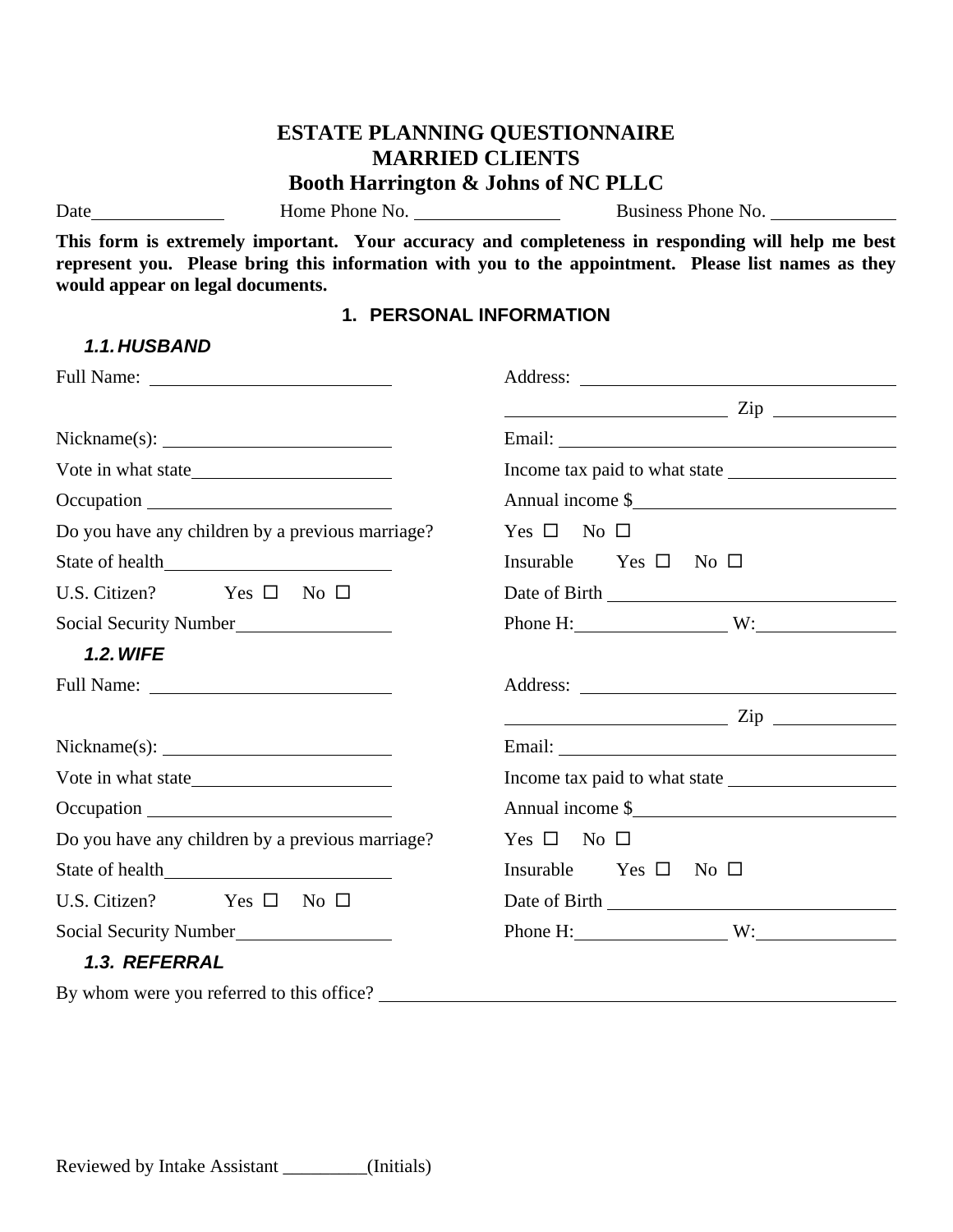### **2. CLIENTS' CHILDREN**

| <b>CHILDREN'S NAMES</b>                                                         | <b>ADDRESS WITH ZIP CODE</b> |  | <b>AGE</b>                    | <b>PHONE</b>                  |
|---------------------------------------------------------------------------------|------------------------------|--|-------------------------------|-------------------------------|
|                                                                                 |                              |  |                               |                               |
|                                                                                 |                              |  |                               |                               |
|                                                                                 |                              |  |                               |                               |
|                                                                                 |                              |  |                               |                               |
|                                                                                 |                              |  |                               |                               |
|                                                                                 |                              |  |                               |                               |
|                                                                                 |                              |  |                               |                               |
|                                                                                 |                              |  |                               |                               |
| Is there a physical possibility of more children?                               |                              |  |                               | No $\Box$<br>Yes $\Box$       |
| Have all of your children completed their education?                            |                              |  |                               | Yes $\Box$<br>$\rm No$ $\Box$ |
| Are any of your children financially dependant upon you?                        |                              |  |                               | Yes $\Box$<br>No $\Box$       |
| Are any of your children receiving SSI or other form of government entitlement? |                              |  | $\rm No$ $\Box$<br>Yes $\Box$ |                               |
| Are all of your children in good health?                                        |                              |  | Yes $\Box$<br>$\rm No$ $\Box$ |                               |
| Does anyone in your family have any of the following problems?                  |                              |  |                               |                               |
| 1.<br>Terminal illness (ie: cancer),                                            | Yes $\Box$                   |  |                               |                               |
| 2.<br>Drug Addiction / Alcoholism                                               | Yes $\Box$                   |  |                               |                               |

- 
- 3. Spendthrift  $\qquad \qquad$  Yes  $\Box$
- - **3. GRANDCHILDREN**

| <b>Grandchildren's Names</b> | <b>Address With Zip Code</b> | Date of Birth |
|------------------------------|------------------------------|---------------|
|                              |                              |               |
|                              |                              |               |
|                              |                              |               |
|                              |                              |               |

# **4. HOW DO YOU WANT TO DISPOSE OF YOUR PROPERTY?**

# *4.1.CHILDREN*

If not, what differences and why?

| At what age do you want distribution to your children? (A typical plan provides for 1/2 at age 21 and 1/2 at |  |  |  |
|--------------------------------------------------------------------------------------------------------------|--|--|--|
| age $25$ .): Your Choice of Age(s):                                                                          |  |  |  |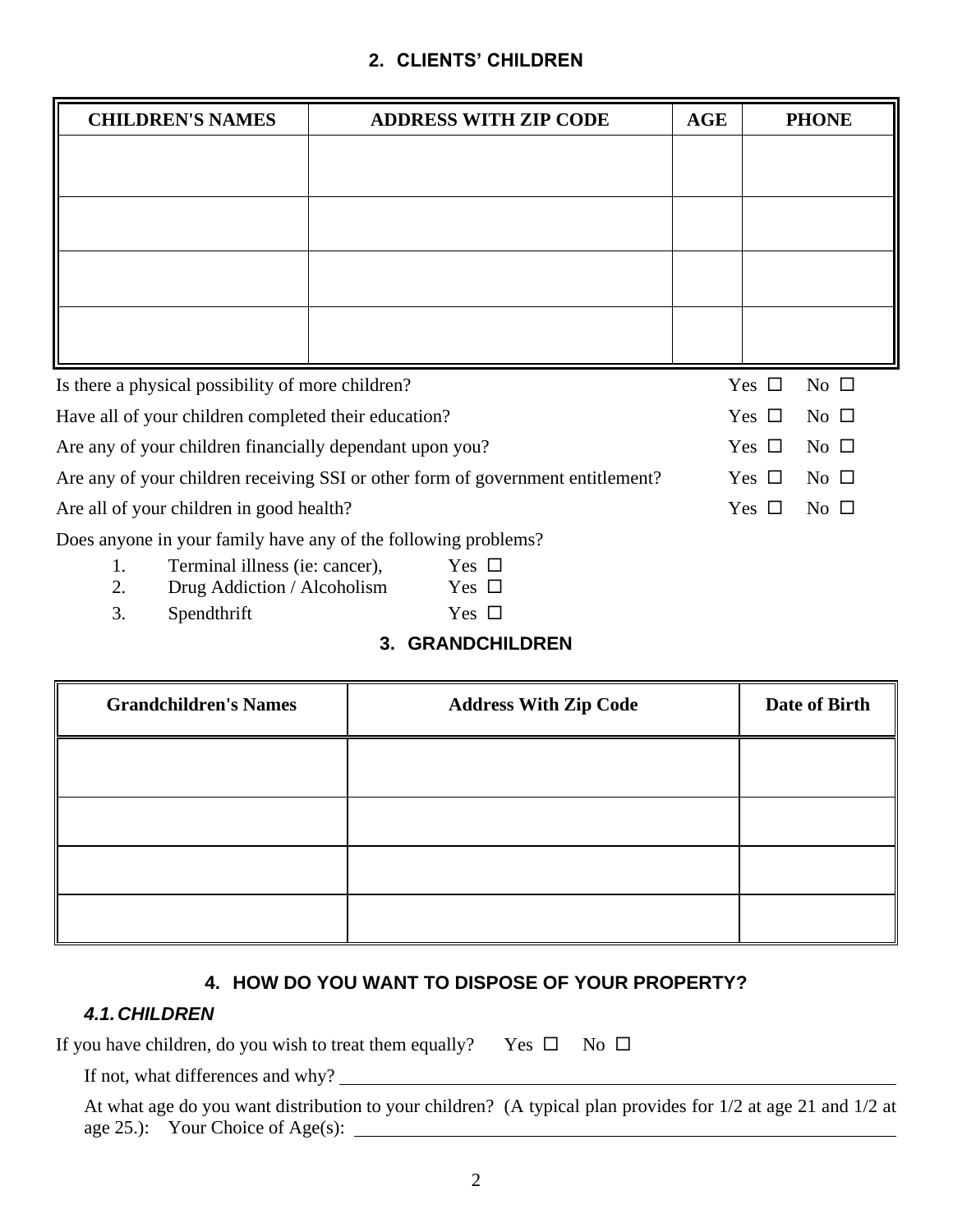If a child dies before you do, do you want that child's surviving children to receive his or her share, OR do you want your child's siblings or spouse to share?

### *4.2.GRANDCHILDREN*

If you have grandchildren, do you want to leave specific amounts of money or a percentage of your estate to your grandchildren? Yes  $\square$  No  $\square$ 

| If so, do you wish to treat them equally?                                                                            | $Yes \Box No \Box$ |  |  |
|----------------------------------------------------------------------------------------------------------------------|--------------------|--|--|
| If not, what differences and why?                                                                                    |                    |  |  |
| How much do you want to leave to your grandchildren?                                                                 |                    |  |  |
| At what age do you want distribution to your grandchildren? (Usually distribution at 21.): Your Choice<br>of Age(s): |                    |  |  |

## *4.3.CHARITIES*

Do you want to leave a percentage of your estate or a specific amount of money or other assets to any charity? Yes  $\square$  No  $\square$ 

If yes, please list below:

#### *4.4.OTHER BENEFICIARIES*

Do you want your Will to benefit anyone other than children, grandchildren or a charity? Yes  $\Box$  No  $\Box$ If yes, please list below:

| <b>Name of Beneficiary</b> | <b>Address of Beneficiary</b><br>(With Zip Code) | Relationship | <b>Amount or</b><br>Percentage |
|----------------------------|--------------------------------------------------|--------------|--------------------------------|
|                            |                                                  |              |                                |
|                            |                                                  |              |                                |

### **5. EXECUTOR**

The Executor that you choose is the person or bank trust department that you select to close out your financial affairs after your death. At the time of your death any person acting as your attorney-in-fact under a power of attorney will automatically by law cease to have power to do things on your behalf. The Executor is actually appointed by the Clerk of Court. Your Executor is charged with the responsibility of identifying and collecting your assets, paying your debts and taxes and distributing your property as you have directed under the terms of your will. Serving as Executor may be a relatively short-term commitment.

Whom do you wish to serve as your executor?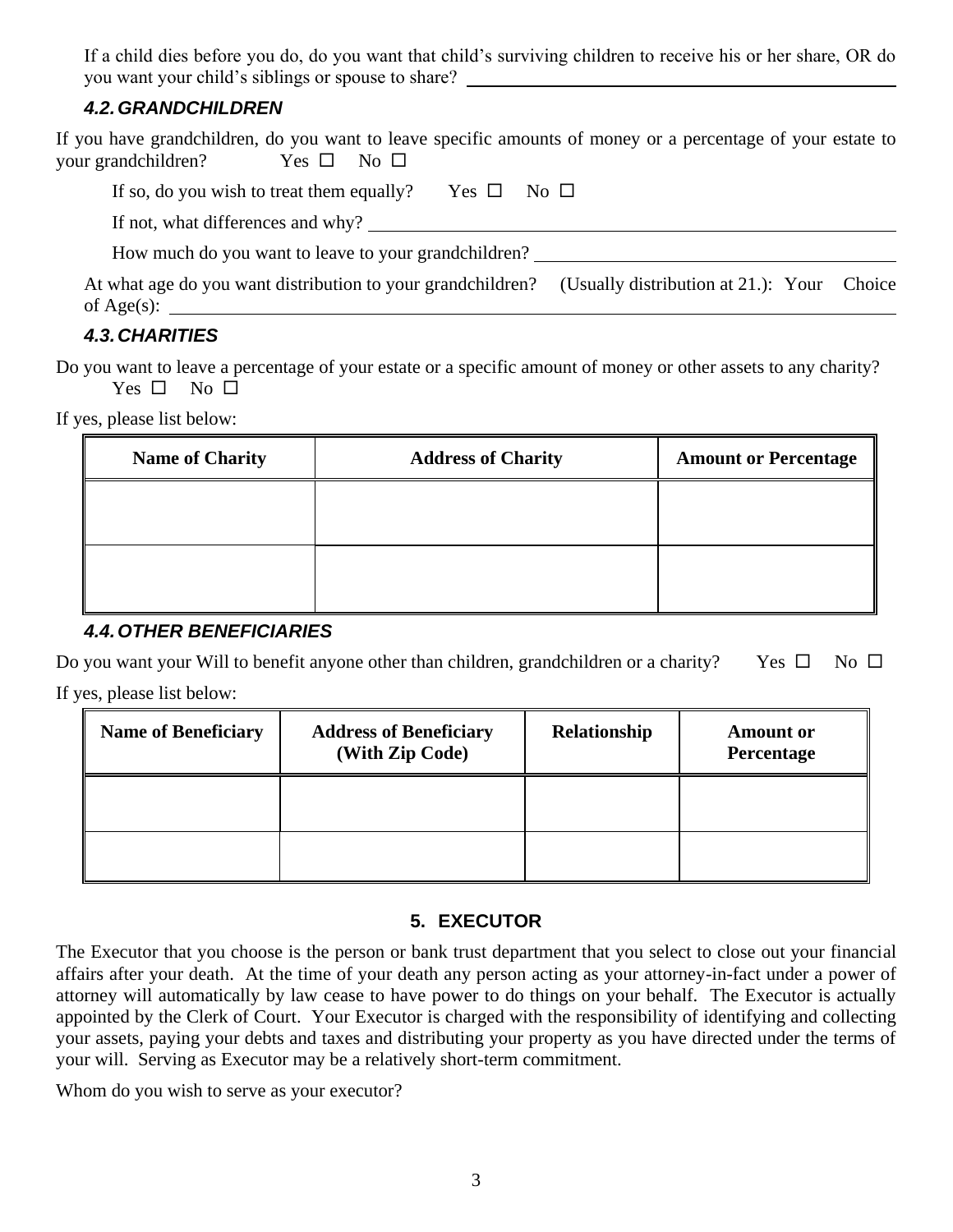#### **(Husband)**

| First choice: $\Box$ Spouse |  |
|-----------------------------|--|
|                             |  |
|                             |  |
| (Wife)                      |  |
| First choice: $\Box$ Spouse |  |
|                             |  |
|                             |  |

#### **6. TRUSTEE**

A number of circumstances may arise where it is advisable to leave property in trust for a person rather than giving assets to them outright. Examples of the need for a trust may be: (a) advantageous tax planning for surviving spouse called a marital deduction trust; (b) funds left to a disabled beneficiary who may be receiving government assistance benefits; (c) funds intended for minor children, grandchildren, nieces, nephews, etc. to be used for their benefit until an age you have selected for them to receive the balance of the funds; and (d) safety net funds for a spendthrift or person with special issues. When your estate is closed, the appointed trustee would receive the distribution for the person named from the Executor of your estate and continue managing those funds after your estate is closed for the use, benefit and welfare of the person who is intended beneficiary of your estate. Because the jobs are different, the same person may sometimes serve both as executor and trustee. Serving as trustee may be a relatively long-term commitment.

Whom do you wish to serve as your trustee?

| (Husband)                      |                      |
|--------------------------------|----------------------|
| First choice: $\square$ Spouse |                      |
|                                |                      |
|                                |                      |
| (Wife)                         |                      |
| First choice: $\square$ Spouse | $\Box$ Other: $\Box$ |
|                                |                      |
|                                |                      |
|                                | AULARRIANI           |

#### **7. GUARDIAN**

You may nominate a guardian to take physical custody and take the responsibility for raising your children until age 18 or for disabled children even beyond age 18.

If you have minor or disabled child/children, whom do you want to act as Guardian?

First Choice

**(Husband)**

Second Choice **Second** Choice **Second** Choice **Second** Choice **Second** Choice **Second** 

#### **8. LIVING WILL AND HEALTH CARE POWER OF ATTORNEY**

A living will is your declaration for a desire for a natural death under certain circumstances which allows you to decide whether to permit the use of extraordinary means to support life functions, including artificial feeding and hydration.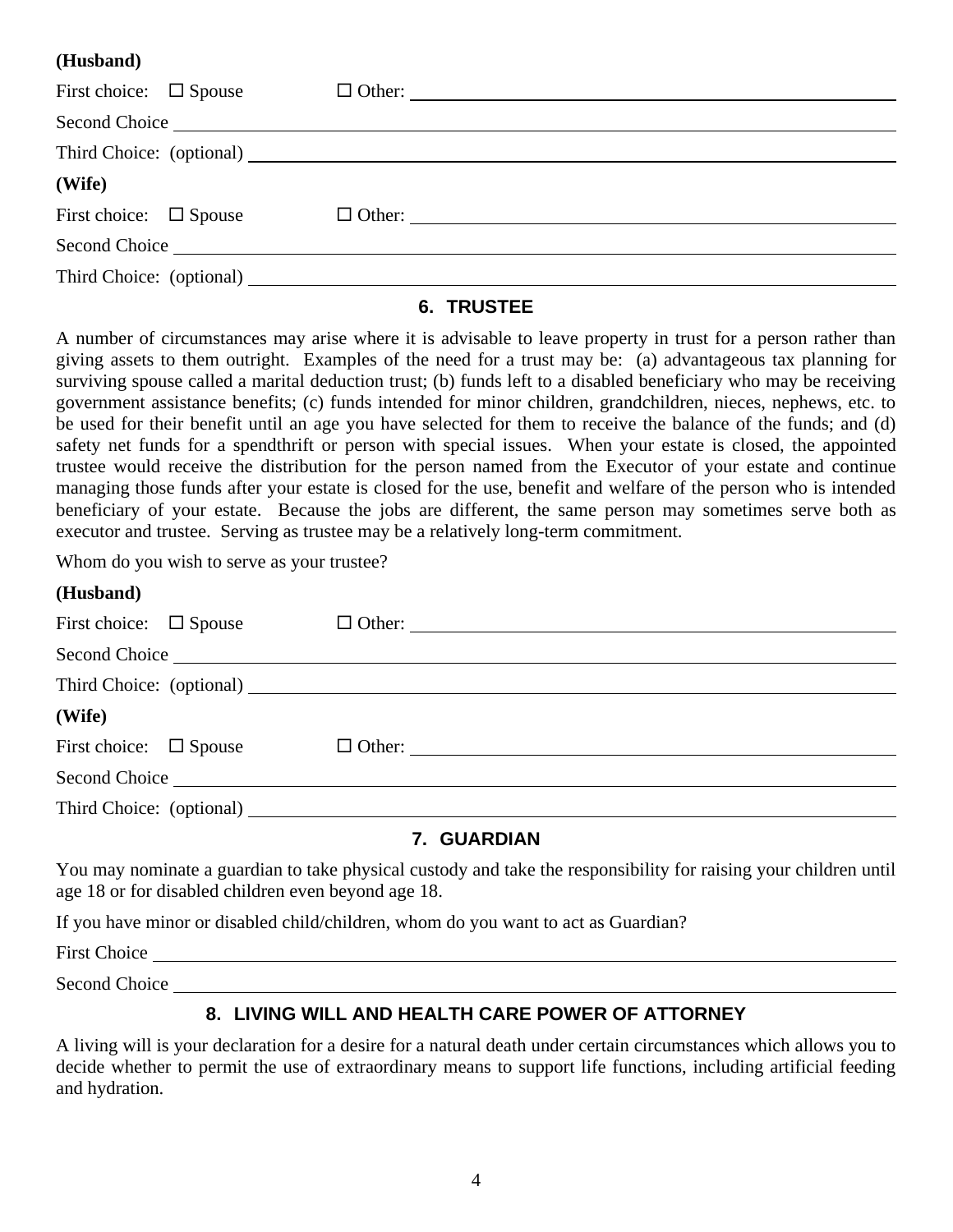A health care power of attorney appoints someone else as your healthcare agent to make decisions with your treating physicians any time that you are unable to cooperate in a meaningful way in your own health care, whether because of stroke, other brain injury or any temporary or permanent mental impairment due to disease or medication.

#### **(Husband)**

Do you want a Living Will prepared telling your physician not to prolong your life by artificial means if you are terminally ill, in a persistent vegetative state, or permanently demented?

Yes  $\square$  No  $\square$ 

Do you want your Health Care Representative to consult with any other person prior to acting?

Yes  $\square$  No  $\square$ 

| Address:                          |     |                                                              |                                                                                                                                                                                                                                                                                                                                                                                                                                                                                                                                                                                     |
|-----------------------------------|-----|--------------------------------------------------------------|-------------------------------------------------------------------------------------------------------------------------------------------------------------------------------------------------------------------------------------------------------------------------------------------------------------------------------------------------------------------------------------------------------------------------------------------------------------------------------------------------------------------------------------------------------------------------------------|
|                                   |     |                                                              |                                                                                                                                                                                                                                                                                                                                                                                                                                                                                                                                                                                     |
|                                   |     |                                                              |                                                                                                                                                                                                                                                                                                                                                                                                                                                                                                                                                                                     |
|                                   |     |                                                              |                                                                                                                                                                                                                                                                                                                                                                                                                                                                                                                                                                                     |
|                                   |     |                                                              |                                                                                                                                                                                                                                                                                                                                                                                                                                                                                                                                                                                     |
|                                   |     |                                                              |                                                                                                                                                                                                                                                                                                                                                                                                                                                                                                                                                                                     |
|                                   |     |                                                              |                                                                                                                                                                                                                                                                                                                                                                                                                                                                                                                                                                                     |
|                                   |     |                                                              |                                                                                                                                                                                                                                                                                                                                                                                                                                                                                                                                                                                     |
|                                   | Zip |                                                              |                                                                                                                                                                                                                                                                                                                                                                                                                                                                                                                                                                                     |
| First Alternate Health Care Agent |     | What is the name and address of your primary care physician? | $\frac{1}{2}$ $\frac{1}{2}$ $\frac{1}{2}$ $\frac{1}{2}$ $\frac{1}{2}$ $\frac{1}{2}$ $\frac{1}{2}$ $\frac{1}{2}$ $\frac{1}{2}$ $\frac{1}{2}$ $\frac{1}{2}$ $\frac{1}{2}$ $\frac{1}{2}$ $\frac{1}{2}$ $\frac{1}{2}$ $\frac{1}{2}$ $\frac{1}{2}$ $\frac{1}{2}$ $\frac{1}{2}$ $\frac{1}{2}$ $\frac{1}{2}$ $\frac{1}{2}$<br><u> 1980 - Andrea Albert III, politik a postal de la provincia de la provincia de la provincia de la provincia d</u><br>$\chi$ zip Phone: H: W:<br>Second Alternate Health Care Agent Name: (optional) ____________________________<br>$Zip$ Phone: H:<br>W: |

#### **(Wife)**

Do you want a Living Will prepared telling your physician not to prolong your life by artificial means if you are terminally ill, in a persistent vegetative state, or permanently demented?

Yes  $\square$  No  $\square$ 

Do you want your Health Care Representative to consult with any other person prior to acting?

Yes  $\square$  No  $\square$ 

Name of Proposed Health Care Agent (usually family member or friend) Address & phone of Proposed Health Care Agent

|                                                     | Zip      | Phone: H: | W: |  |
|-----------------------------------------------------|----------|-----------|----|--|
| First Alternate Health Care Agent                   | Name:    |           |    |  |
|                                                     | Address: |           |    |  |
|                                                     | Zin      | Phone: H: | W: |  |
| Second Alternate Health Care Agent Name: (optional) |          |           |    |  |
|                                                     | Address: |           |    |  |
|                                                     | Zip      | Phone: H: | W۰ |  |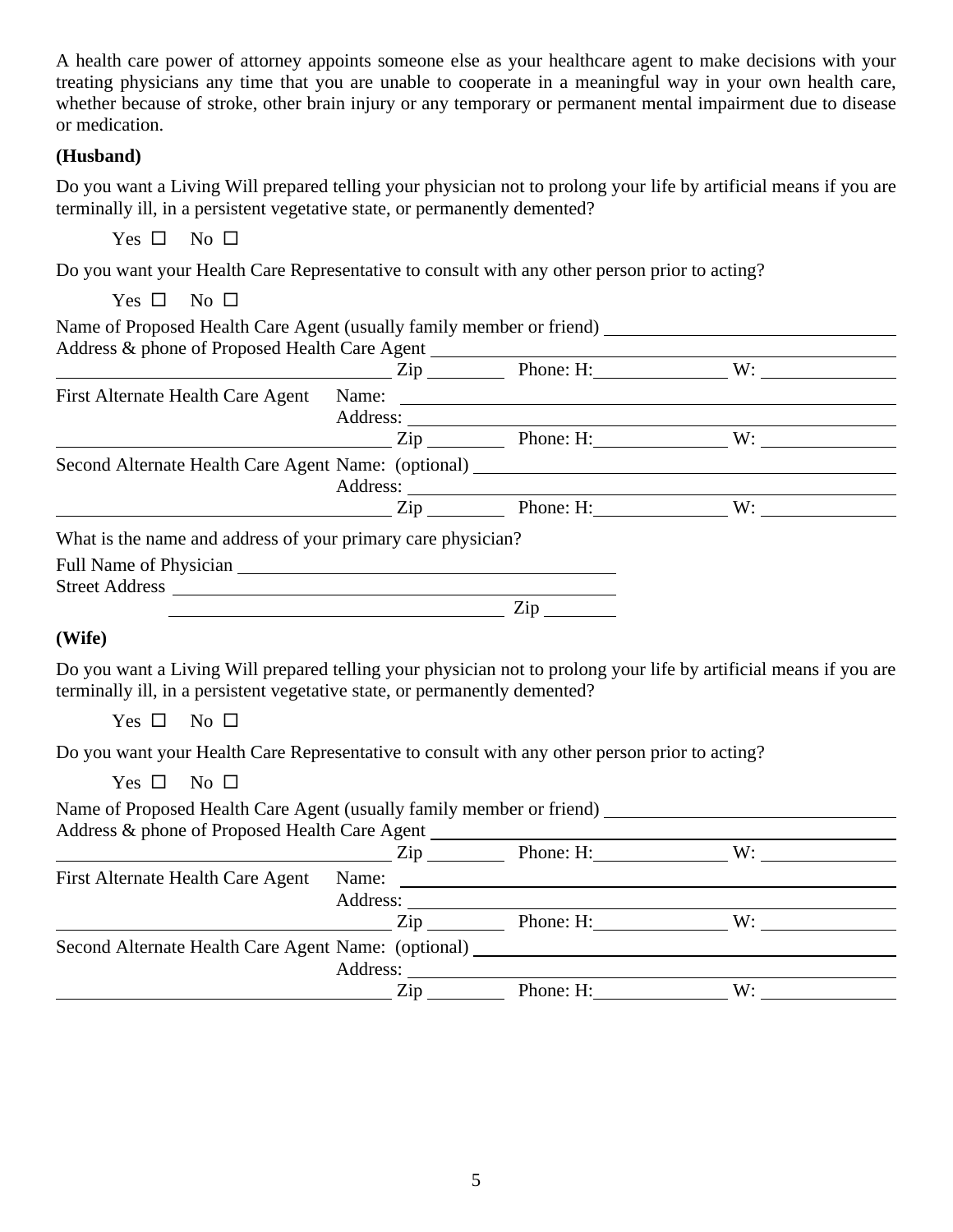What is the name and address of your primary care physician?

Full Name of Physician

Street Address

Zip

# **9. DURABLE POWER OF ATTORNEY**

As an alternative to an expensive court proceeding for guardianship in case of your mental incompetency, you may appoint someone to serve as your agent to conduct any business or financial matters on your behalf. The powers usually contained in a general power of attorney are vast and very broad based, so this agency appointment and authority should be granted only to someone in whom you have complete trust and confidence to act in your best interest.

#### **(Husband)**

|                                                                    | Do you have a Durable Power Of Attorney in the event of your physical or mental disability? Yes $\Box$                                                                                                                                                                                                                                                                                                                                            | $\rm No$ $\Box$                                                          |
|--------------------------------------------------------------------|---------------------------------------------------------------------------------------------------------------------------------------------------------------------------------------------------------------------------------------------------------------------------------------------------------------------------------------------------------------------------------------------------------------------------------------------------|--------------------------------------------------------------------------|
| Does it provide for the conduct of your business affairs?          | Yes $\Box$                                                                                                                                                                                                                                                                                                                                                                                                                                        | No $\square$                                                             |
| Does it provide for gifts?                                         | Yes $\square$ No $\square$                                                                                                                                                                                                                                                                                                                                                                                                                        |                                                                          |
|                                                                    | Name of Proposed Financial Agent (usually family member or friend) ________                                                                                                                                                                                                                                                                                                                                                                       |                                                                          |
|                                                                    |                                                                                                                                                                                                                                                                                                                                                                                                                                                   |                                                                          |
| <b>First Alternate Financial Agent</b>                             | Name: $\frac{1}{\sqrt{1-\frac{1}{2}} \cdot \frac{1}{2} \cdot \frac{1}{2} \cdot \frac{1}{2} \cdot \frac{1}{2} \cdot \frac{1}{2} \cdot \frac{1}{2} \cdot \frac{1}{2} \cdot \frac{1}{2} \cdot \frac{1}{2} \cdot \frac{1}{2} \cdot \frac{1}{2} \cdot \frac{1}{2} \cdot \frac{1}{2} \cdot \frac{1}{2} \cdot \frac{1}{2} \cdot \frac{1}{2} \cdot \frac{1}{2} \cdot \frac{1}{2} \cdot \frac{1}{2} \cdot \frac{1}{2} \cdot \frac{1}{2} \cdot \frac{1}{2}$ | <u> 1980 - Johann Barn, mars an t-Amerikaansk kommunister (</u><br>State |
| Second Alternate Financial Agent                                   | Name: (optional)<br>City                                                                                                                                                                                                                                                                                                                                                                                                                          |                                                                          |
| (Wife)                                                             |                                                                                                                                                                                                                                                                                                                                                                                                                                                   |                                                                          |
|                                                                    | Do you have a Durable Power Of Attorney in the event of your physical or mental disability? Yes $\Box$ No $\Box$                                                                                                                                                                                                                                                                                                                                  |                                                                          |
| Does it provide for the conduct of your business affairs?          | Yes $\Box$                                                                                                                                                                                                                                                                                                                                                                                                                                        | No $\square$                                                             |
| Does it provide for gifts?                                         | Yes $\square$<br>No $\square$<br>Name of Proposed Financial Agent (usually family member or friend)                                                                                                                                                                                                                                                                                                                                               |                                                                          |
|                                                                    |                                                                                                                                                                                                                                                                                                                                                                                                                                                   | <u> 1989 - Johann Stoff, Amerikaansk politiker (</u><br>State            |
| <b>First Alternate Financial Agent</b>                             | City                                                                                                                                                                                                                                                                                                                                                                                                                                              |                                                                          |
| Second Alternate Financial Agent                                   | Name: (optional)                                                                                                                                                                                                                                                                                                                                                                                                                                  |                                                                          |
|                                                                    |                                                                                                                                                                                                                                                                                                                                                                                                                                                   | State                                                                    |
|                                                                    | <b>10. MISCELLANEOUS</b><br>Do you have any other legal issues that we should be aware of? Yes $\square$ No $\square$                                                                                                                                                                                                                                                                                                                             | If yes, please explain:                                                  |
|                                                                    | Where are your important papers located?                                                                                                                                                                                                                                                                                                                                                                                                          |                                                                          |
| Do you have a safe deposit box? Yes $\square$ No $\square$ If yes; |                                                                                                                                                                                                                                                                                                                                                                                                                                                   |                                                                          |
|                                                                    | Please indicate the name and the address of bank where it is located:                                                                                                                                                                                                                                                                                                                                                                             |                                                                          |
|                                                                    |                                                                                                                                                                                                                                                                                                                                                                                                                                                   |                                                                          |
|                                                                    |                                                                                                                                                                                                                                                                                                                                                                                                                                                   | Zip.                                                                     |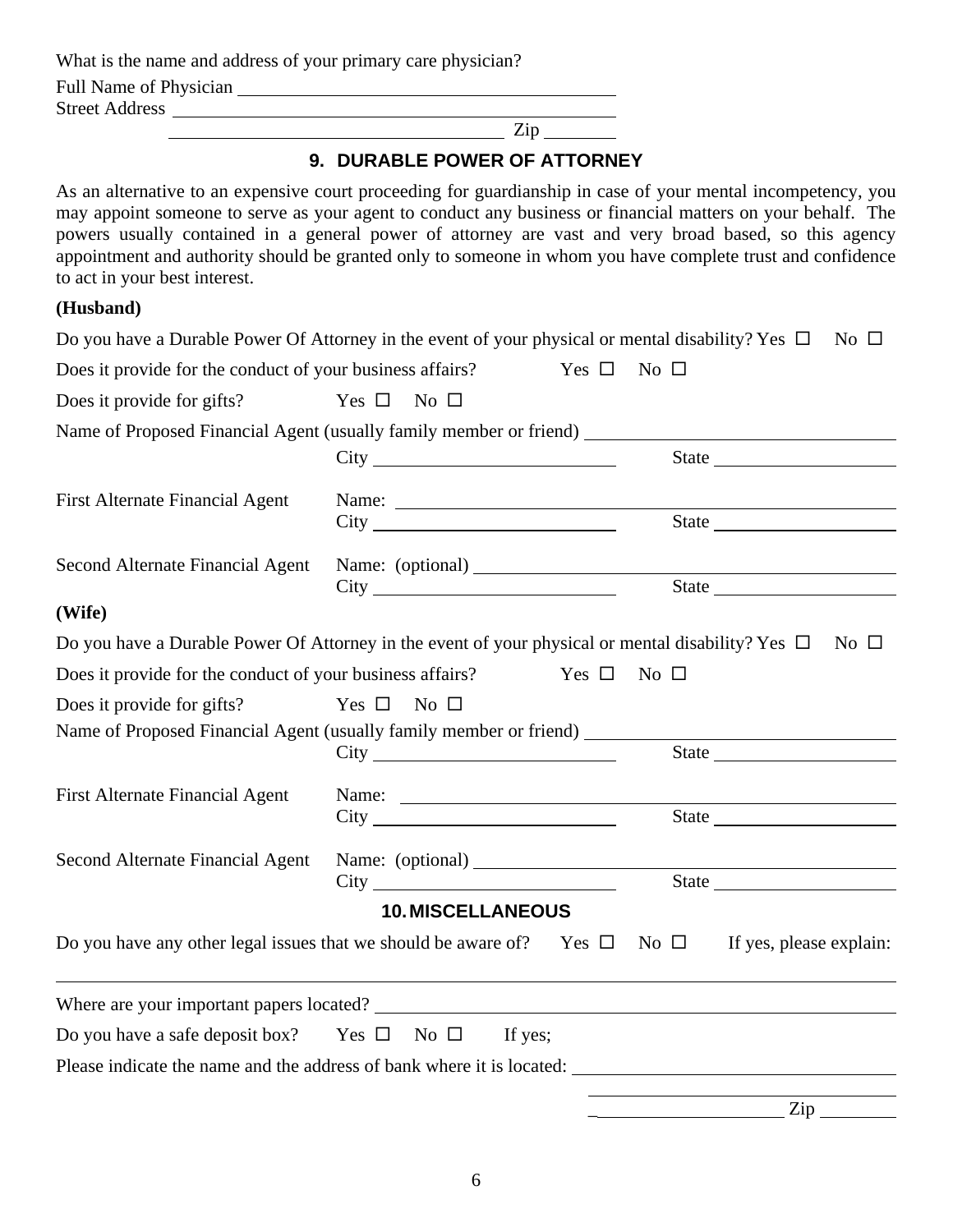Have you ever made a gift to any one person in excess of \$14,000 in any one calendar year? Yes  $\Box$  No  $\Box$ 

When and in what amounts?

Have you ever filed a Federal Gift Tax Return? Yes  $\square$  No  $\square$ 

### **11. FINANCIAL SUMMARY**

Below is a listing of categories of assets for you to consider in compiling a summary of your financial status. Use this as a checklist to review your assets. Because values may change from day to day on some assets, we do not need exact figures. However, reasonably close estimates will be useful to you and to us. As a preliminary matter we do not need to see copies of bank account statements, deeds, stock portfolios, IRAs, life insurance policies, etc. However, if your total assets, including the death benefit of life insurance policies, could possibly exceed the federal estate tax lifetime exclusion amount which is \$12.06 million each in 2022, then it would be important for us to review in precise detail all of the documents relating to your total assets.

Furthermore, if you would like us to do a review of the source documents underlying your financial assets we will be pleased to provide that additional service.

| <b>ASSETS</b>                                           | <b>CHECK</b><br><b>IF YES</b> | <b>IN WHOSE</b><br><b>NAME(S)</b> | <b>APPROXIMATE</b><br><b>VALUE</b> |
|---------------------------------------------------------|-------------------------------|-----------------------------------|------------------------------------|
| <b>Bank Accounts</b>                                    |                               |                                   |                                    |
| Real Estate (residence)                                 |                               |                                   |                                    |
| Real Estate (other)                                     |                               |                                   |                                    |
| Certificates of Deposit (CDs)                           |                               |                                   |                                    |
| Stocks & Bonds-Non Mutual Funds (Not held by<br>Broker) |                               |                                   |                                    |
| Stocks & Bonds-Non Mutual Funds (Held by<br>Broker)     |                               |                                   |                                    |
| <b>Mutual Funds</b>                                     |                               |                                   |                                    |
| Note and Mortgage Receivables                           |                               |                                   |                                    |
| <b>Business Interests</b>                               |                               |                                   |                                    |
| Inheritance, etc.                                       |                               |                                   |                                    |
| Automobiles                                             |                               |                                   |                                    |
| Jewelry & Collections                                   |                               |                                   |                                    |
| Non-IRA Tax Qualified Retirement Plans                  |                               |                                   |                                    |
| <b>IRAs</b>                                             |                               |                                   |                                    |
| Life Insurance                                          |                               |                                   |                                    |
| Annuities                                               |                               |                                   |                                    |
| <b>Other Assets</b>                                     |                               |                                   |                                    |
| <b>APPROXIMATE TOTAL ASSETS</b>                         |                               |                                   |                                    |